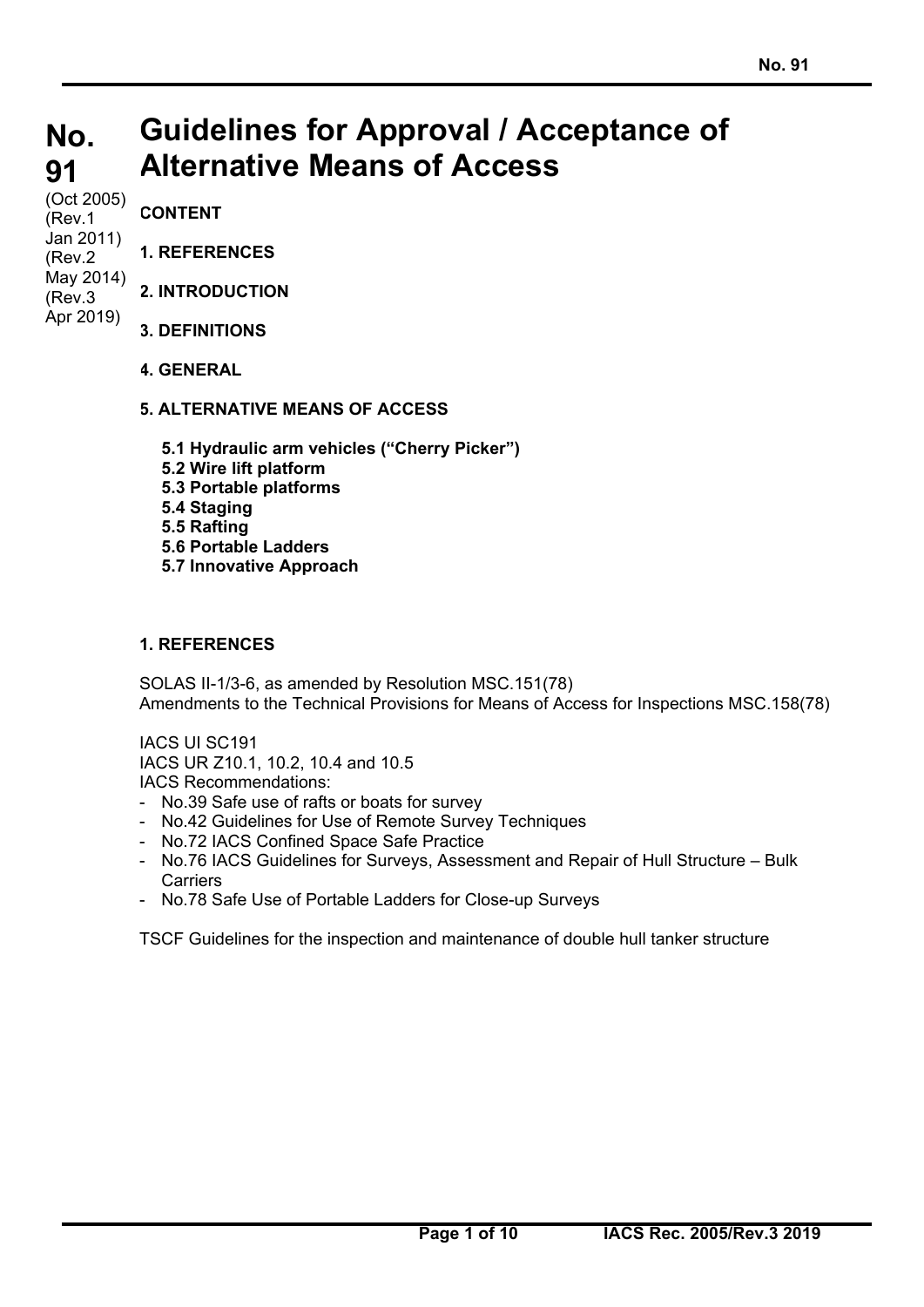# **2. INTRODUCTION**

**No. 91**  (cont)

 $\overline{a}$ 

This annex describes guidance for the approval or acceptance, as appropriate, of alternative means of access to be provided for compliance with SOLAS II-1/3-6. The Ship Structure Access Manual approved in accordance with SOLAS II-1/3-6 should identify the access arrangements including permanent and alternative means of access as necessary to carry out overall and close up examination and thickness measurements of any structural member. This annex also covers means of access used independently or in combination with the provided permanent means of access to areas to be surveyed and measured in accordance with SOLAS II-1/3-6.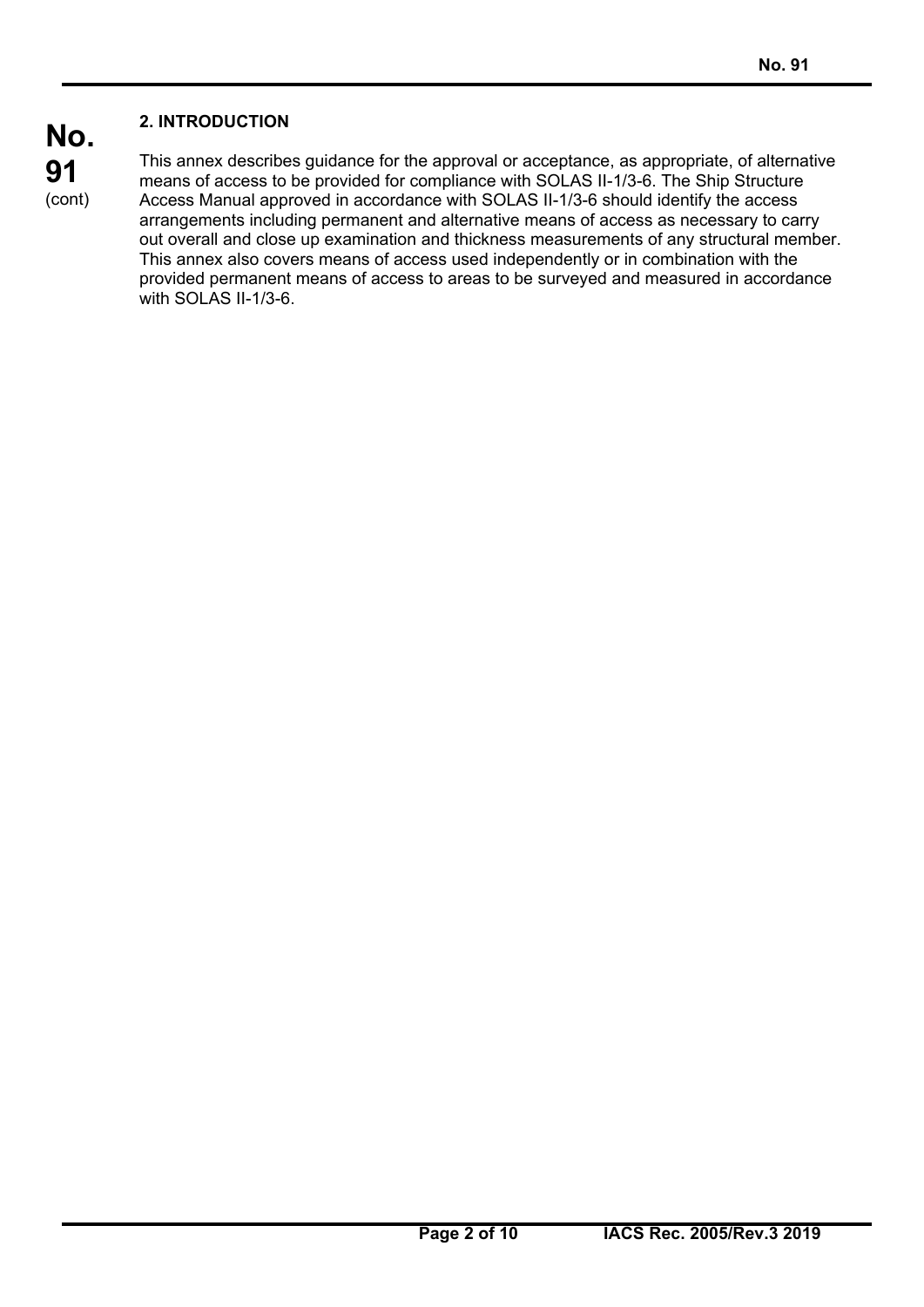### **3. DEFINITIONS**

*Approved* means that the construction and materials of the means of access and any attachment to the ship's structure should be to the satisfaction of the Administration. Compliance with the procedures in this annex will satisfy the requirements of an administration in the absence of any specific instructions from a specific administration.

*Acceptance*: it should be demonstrated to the satisfaction of the Owner that the equipment provided has been maintained and is, where applicable, provided with operators who are trained to use such equipment. This should be demonstrated to the surveyors by the production of documents, prior to the equipment being used, which demonstrate that the equipment has been maintained and which indicate any limitations of the equipment.

*Initial survey*: the means of access should be subject to an initial survey prior to the delivery of the ship, in accordance with regulation I/10 and it should be demonstrated that the means of access specified in plans required by SOLAS II-1/3-6 paragraphs 4.1.1, 4.1.2 and 4.1.3 are obtainable.

*Alternative means of access* is a term within SOLAS II-1/3-6 and the Technical Provisions (TP) for *portable or movable means* of access provided for the survey and thickness measurements of hull structure in areas otherwise not accessible by permanent means of access. For the purpose of this annex, alternative means of access include supplementary or additional means to provide necessary access for surveys and thickness measurements in accordance with SOLAS II-1/3-6.

*Portable means of access* are means that generally may be hand carried or arranged by the crew, e.g. ladders, small platforms and staging. Portable means specified as part of the Ship Structure Access Manual should be carried onboard the ship throughout the duration of the validity of the relevant access manual.

*Movable means of access* may include devices like a 'cherry picker', wire lift platforms, rafts or other means. Unless otherwise specified in the TP or this UI, such means need not necessarily be kept on board or capable of being operated by the ship's crew. However arrangements for the provision of such means should be addressed during survey planning. Movable means of access should be included in the Ship Structure Access Manual to designate the extent of access to the structural members to be surveyed and measured.

*Authorised person* is a specified Company person using the means of access who should assume the role of inspector and check for obvious damage prior to using the access arrangements. Whilst using the means of access the inspector should verify the condition of the sections used by close up examination of those sections and note any deterioration in the provisions. Should any damage or deterioration be found, the effect of such deterioration should be assessed as to whether the damage or deterioration affects the safety for continued use of the means of access. Deterioration found that is considered to affect safe use should be determined and measures should be put in place to ensure that the affected section(s) should not be further used prior effective repair.

 $\overline{a}$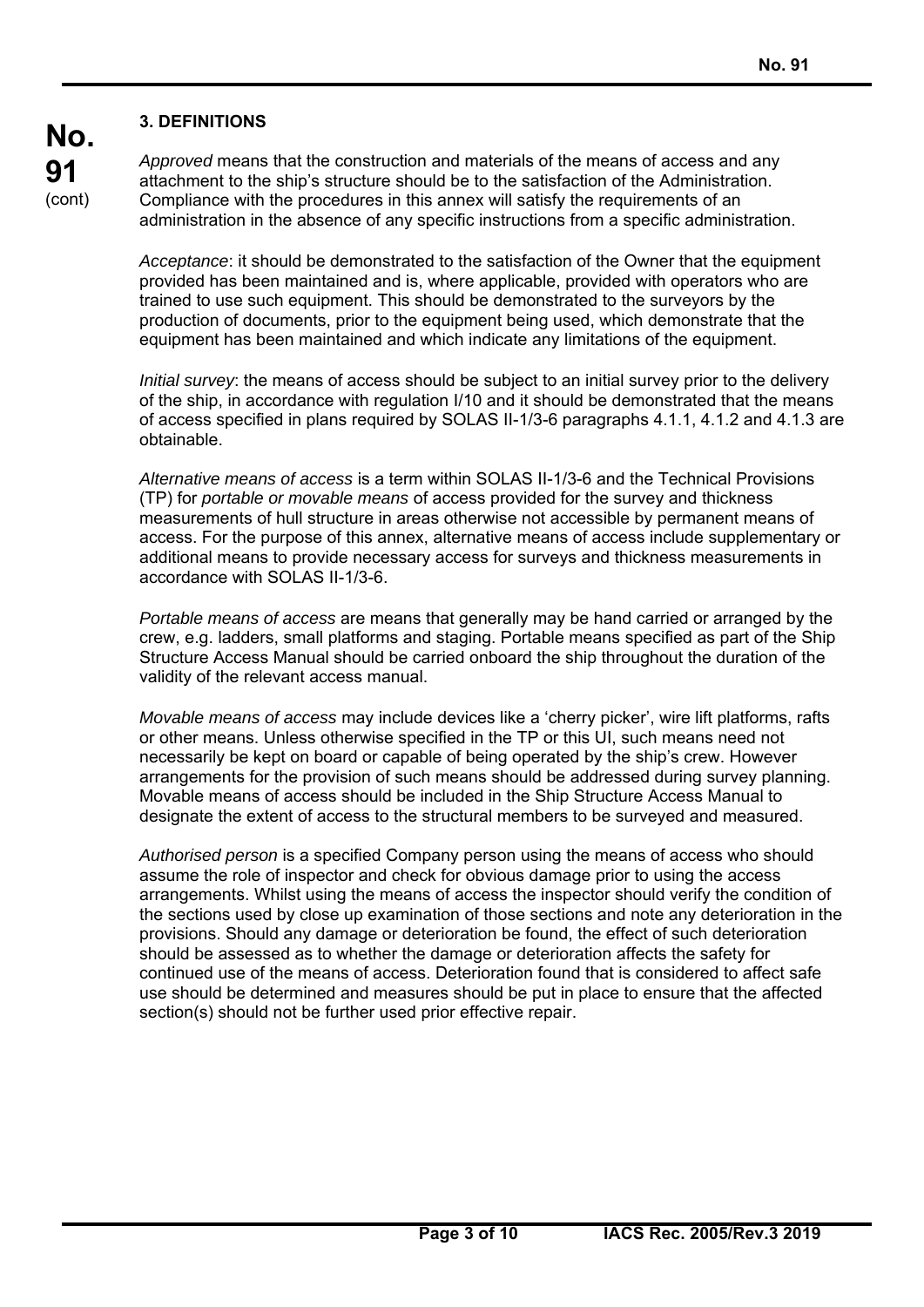# **4. GENERAL**

It is recognised that permanent means of access specified in the TP will not give access to all areas required to be surveyed and measured. Therefore, it is necessary that all areas outside of reach (i.e., normally beyond hand's reach) of the permanent means of access should be accessed by alternative means in combination with the permanent means of access, including those specified by the ESP Code, as amended.

Means of access, including alternative means of access, specified in the TP together with the Ship Structure Access Manual should be approved (where appropriate) and where authorised, on behalf of the Administration. In lieu of the alternative means of access required by the regulations and TP, innovative means of access may be allowed, based on case by case acceptance, see section 5.7.

When an alternative means of access is supplied by the builder for compliance with SOLAS regulation II-1/3-6 and TP, it can be approved (where appropriate) and where authorised, on behalf of the Administration, by the Classification Society, to a recognised National or International Standard. Any limitations to the use of the equipment at sea or in port should be described in the approved Ship Structure Access Manual.

Where movable means of access are supplied by a shore-based provider, then the confirmation of its safe and adequate use should be made by the Owner based on recorded maintenance and inspection regime by the provider of the equipment. Cognisance should be taken of the complexity of the equipment when making the judgement on the periodicity of inspections and thoroughness of maintenance by the provider of equipment. The surveyor has the right to reject moveable means of access if not satisfied with the documentation or condition of the equipment.

It should be demonstrated as part of the initial survey, that the means of access identified in the Ship Structure Access Manual provides the required access, prior to delivery for the first ship in the series, or prior to initial use of a Ship Structure Access Manual where an existing means of access is amended, or a new means of access is added.

It should be demonstrated by the Owner that the equipment provided has been maintained and a person operating the equipment is trained in the safe use of such equipment. These should be demonstrated to the surveyors by the production of documents, prior to the equipment being used, which demonstrate that the equipment has been maintained and which indicate any limitations of the equipment.

The records of training, inspections and maintenance should be established in accordance with requirements of the Ships Safety Management System.

All classification surveyors should apply their own classification safe method of working requirements. See also the relevant IACS UR Z10 requirements for Access to Structures.

 $\overline{a}$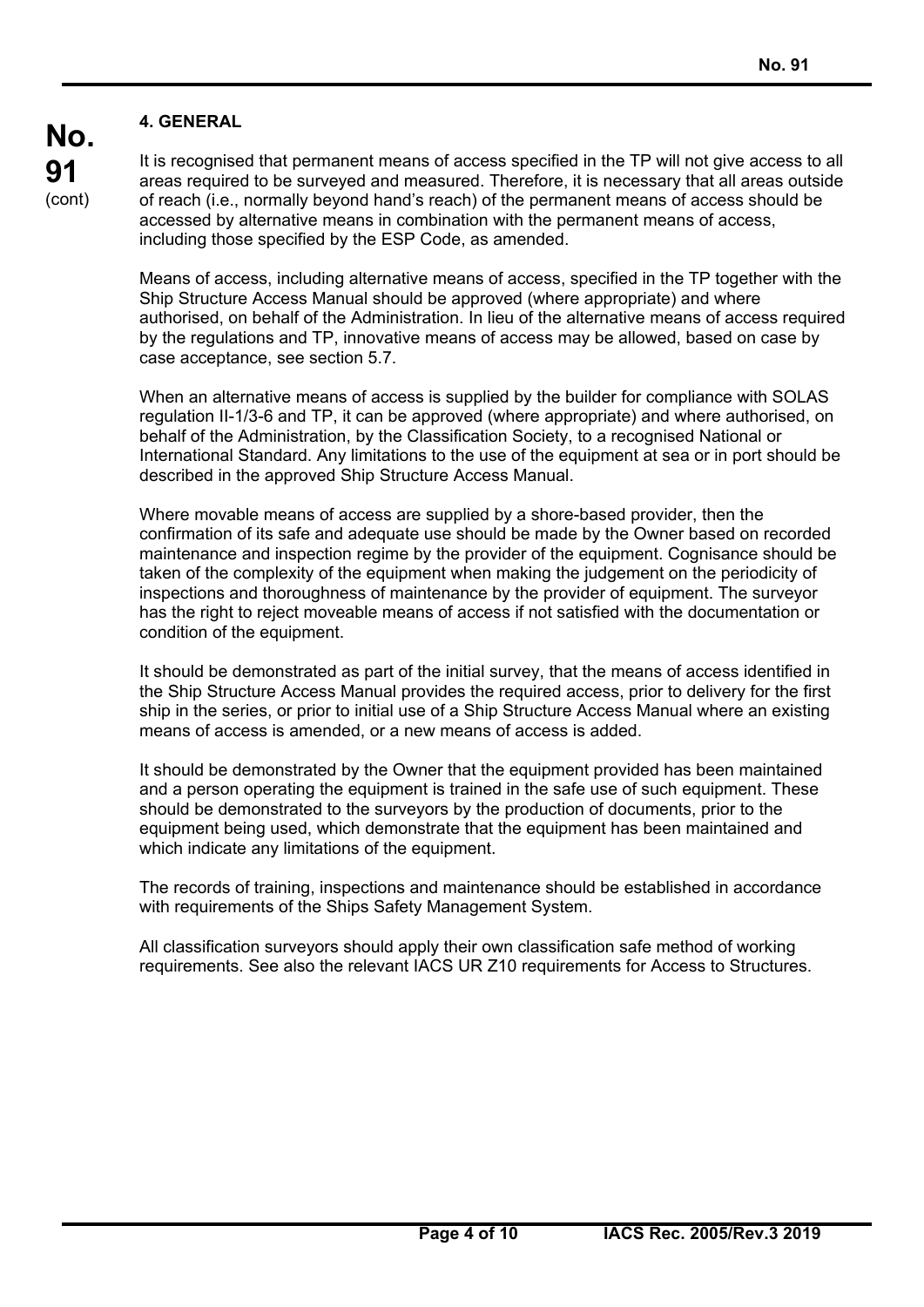## **5. ALTERNATIVE MEANS OF ACCESS**

The Owners are responsible for ensuring that alternative means of access are suitable for the purpose of the appropriate use. The equipment where applicable should be operated by qualified personnel and evidence should be provided that the equipment has been properly maintained by a shore-based provider.

The standing platform should be fitted with anchor points for attaching fall arrest systems. For equipment provided with a self levelling platform, care should be taken that the locking device is engaged after completion of manoeuvring to ensure that the platform is fixed.

### **5.1 Hydraulic arm vehicles ("Cherry Picker")**

### **5.1.1 Application**

Hydraulic arm vehicles or aerial lifts (''Cherry Picker'') may be used to enable the examination of the cargo hold structure on bulk carriers not accessible by permanent ladders fitted in accordance with Table 2 paragraph 1.6. In the Ship Structural Access Manual the Cherry Pickers may be accepted as movable means, for use up to 17 m above the tank top.

### **5.1.2 Safety routines**

 $\overline{a}$ 

Safety measures, including the following, should be taken by an authorised person prior to survey to the satisfaction of the attending surveyor(s):

- Lift controls, including safety devices should be serviceable and should be operated throughout the range prior to use. Operators should be trained;
- The equipment range of use should be agreed with the operator before using the equipment;
- Operators should work within the basket;
- Body belts (such as harnesses) with lanyards should be used;
- Permissible load and reach limitations should not be exceeded;
- Brakes should be set; outriggers used, if so equipped; and wheels chocked; if on an incline;
- Unless designed otherwise, aerial lift trucks should not be moved when the boom is elevated in a working position with workers in the basket;
- Upper and lower controls should be required and should be plainly marked. Lower controls should be capable of overriding the upper controls;
- Special precautions should be made to ensure the vessel and the lifting device are stable when aerial lifts are used on other vessels (for example barges, floats);
- Personal flotation devices (PFD) should be used when working over water;
- Caution should be taken for potential crushing hazards (for example booming into the overhead, pinch point).

The operation and training in the use of this type of equipment should be addressed by the Ships Safety Management System.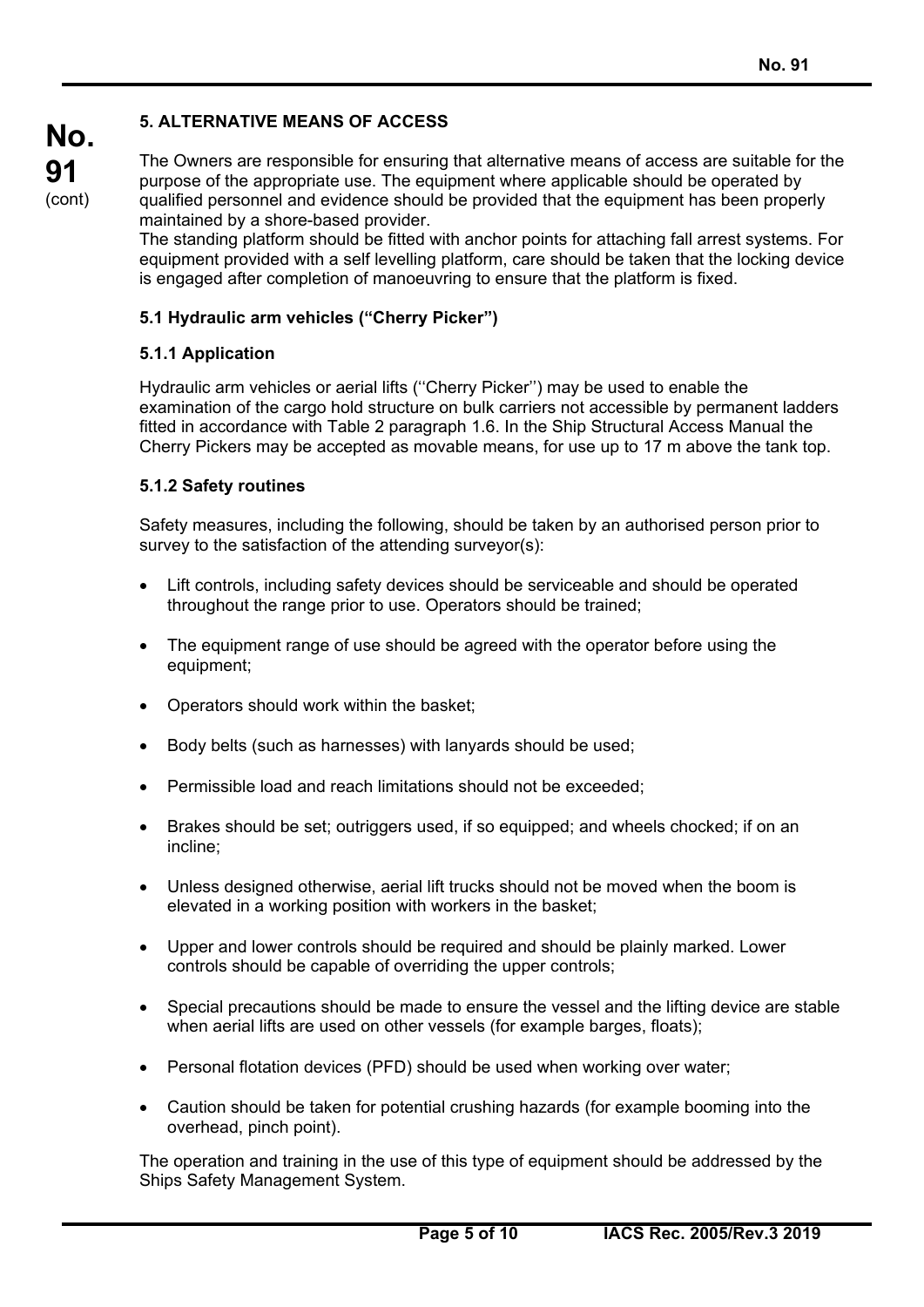# **No. 91**  (cont)

# **5.2 Wire lift platform**

# **5.2.1 Application**

Wire lift platforms may be used for inspection of structural members of ballast tanks, cargo oil tanks and cargo holds. Such equipment should be rated for more than one person and be operated by suitably authorised personnel. If carried on board and included in the Ship Structure Access Manual, the designer will have to take into consideration safety aspects associated with deployment and use of such means of access. The platform and equipment, including fixed points to the ships structure should be approved on behalf of the Administration being based on a recognised International or National Standard.

The following should be addressed for approval of the wire lift platform:

- accidental loss of balance;
- permissible weight;
- protection against overload;
- secondary means of escape;
- guard rails;
- permissible loads;
- permanent markings of the loads;
- recovery in the event of power loss.

## **5.2.2 Safety routines**

 $\overline{a}$ 

Safety measures, including the following, should be taken by an authorised person prior to survey to the satisfaction of the attending surveyor(s):

- Lift controls, including safety devices and brakes should be serviceable and should be operated throughout the range prior to use. Operators should be trained.
- Rigging of wires should be in accordance with manufacturer's recommendations and conducted by qualified personnel.
- Fix points to which the wires will be connected should be examined before each use and verified in good condition (free of wastage, fractures).
- Permissible load limitations should not be exceeded.
- Personnel should work from within the lift basket.
- Body belts (such as harnesses) with lanyards should be used.
- Means should be provided for using fall protection with a lifeline that can be tended from above the platform.
- The maintenance of all equipment, the rigging of the equipment, its operation and training in use should be addressed by the Ships Safety Management System.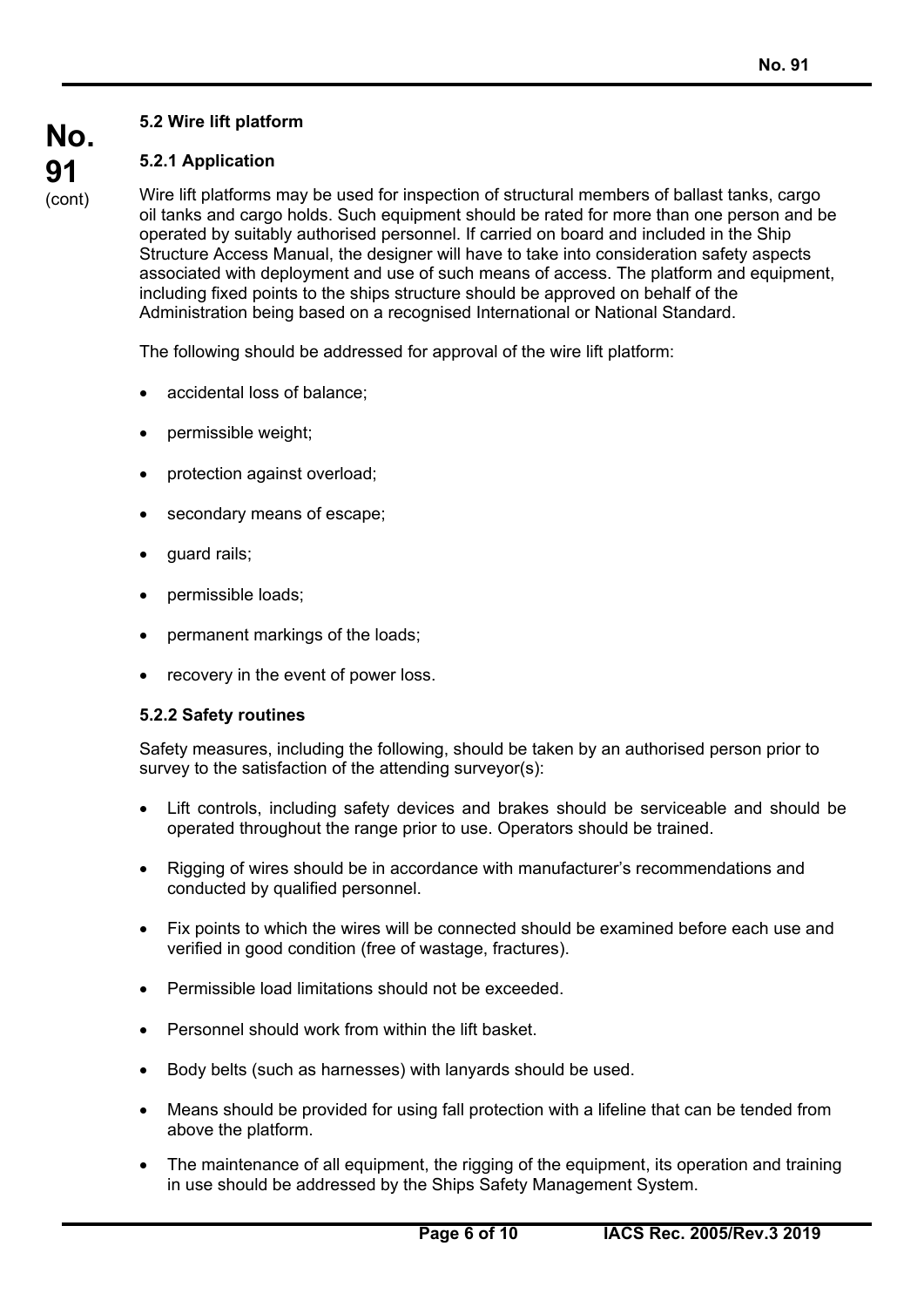# **No. 91**  (cont)

# **5.3 Portable platforms**

# **5.3.1 Application**

Portable platforms not more than 3m length may be used for access between longitudinal permanent means of access and the structural member to be accessed. (see Figure 1.) Handrails should be provided, unless a safety harness is used in conjunction with the prearranged handgrips in way of the structure being accessed.

Portable platforms may be used as a portable means of access, provided that the platform and equipment, including fixed points to the ship's structure are specifically designed for the task and approved on behalf of the Administration based on a recognised International or National Standard.

Where portable platforms are included in the approved Ship Structure Access Manual, then the following should be considered prior to approval:

- permissible loads;
- permanent markings of the loads;
- fixing arrangements;
- guard rails;

 $\overline{a}$ 

non skid construction.



**Fig.1 Portable Platform**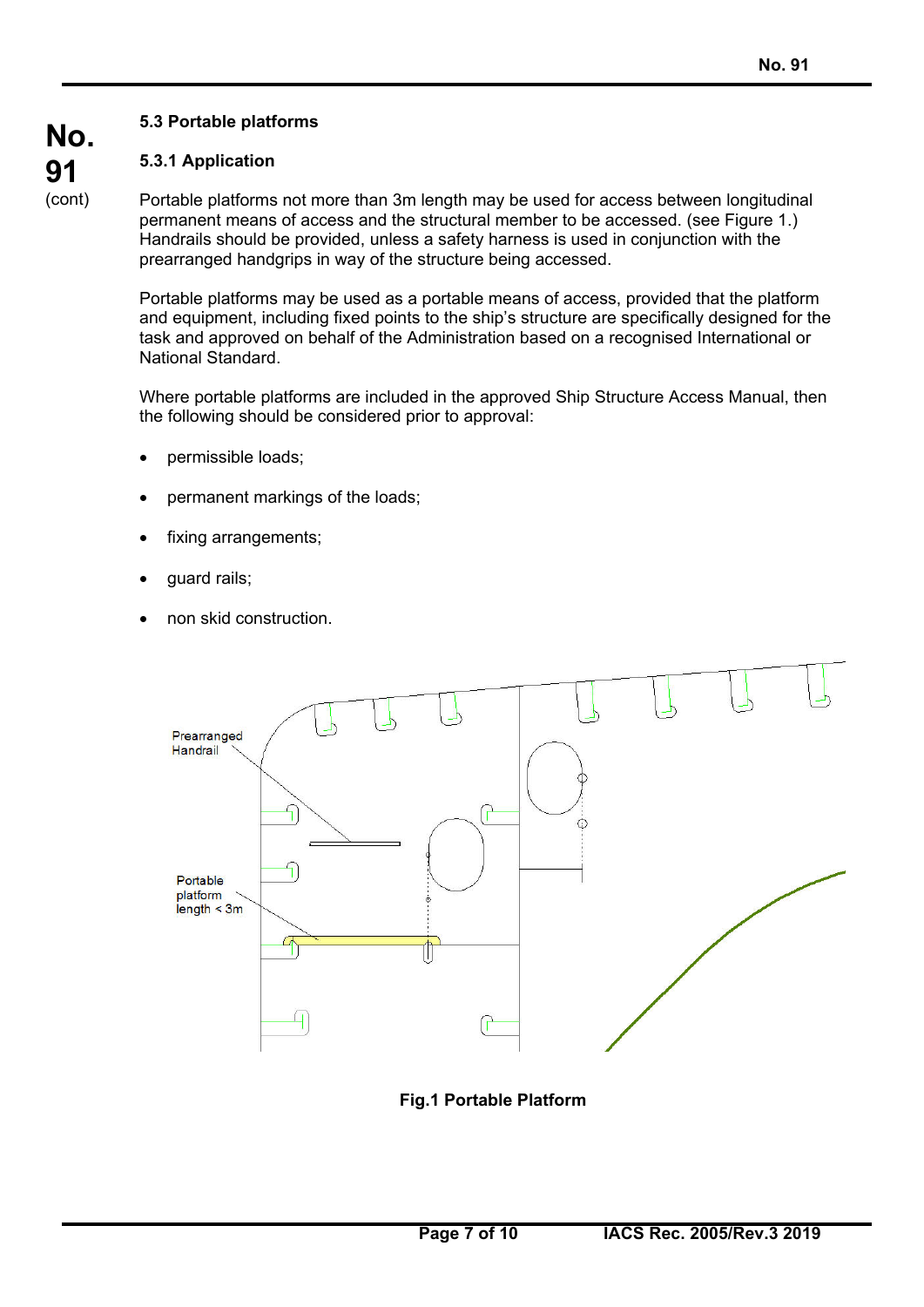# **No. 91**  (cont)

## **5.3.2 Safety routines**

Safety measures, including the following, should be taken by the authorised person prior to survey to the satisfaction of the attending surveyor(s):

It should be ensured that portable platforms are safety secured and supported prior to use.

The maintenance of all equipment, the fixing of the equipment, its operation and training in its use should be addressed by the Ships Safety Management System.

## **5.4 Staging**

### **5.4.1 Application**

Staging is the most common means of access provided especially where repairs or renewals are being carried out. Staging is generally an option for access to any structural members to be surveyed and measured in tanks, holds and spaces but is NOT considered as an alternative to permanent means of access under TP Table 1 - 1.1.4 and Table 2 - 1.8. Staging not carried on board is not subject to approval as part of SOLAS II-1/3-6. In this case, Owner and/or provider of equipment are responsible for ensuring safety use.

Where staging and the associated equipment including its attachments to the ship's structure are specifically designed for survey and thickness measurement in accordance with SOLAS II-1/3-6, such staging should be approved on behalf of the Administration based on a recognised International or National Standard and necessary consideration is taken for the safety in the use.

### **5.4.2 Safety routines**

 $\overline{a}$ 

Safety measures, including the following, should be taken by an authorised person prior to survey to the satisfaction of the attending surveyor(s):

Before working on or near any staging it should be ensured:

- a minimum of 6 evenly spaced suspension points SWR or chains evenly spaced and as near vertical as possible;
- scaffold tubes are linked by right-angle couplers;
- an adequate working platform, fully boarded with toe boards and guard rails. Platform transforms (at 1.2m intervals) resting on ledgers (at 2.5m interval) and double transforms at platform board overlaps;
- the staging is level and provided with safe access (such as ladders);
- the staging is adequately decked (for example have a work surface and platform), and provided with guardrails;
- the staging is adequate for the work performed taking into account that falls are a significant hazard in site.

Where staging is approved as a part of the Ship Structure Access Manual and carried on board, the maintenance of all equipment, the rigging of the equipment, its operation and training in its use should be addressed by the Ships Safety Management System.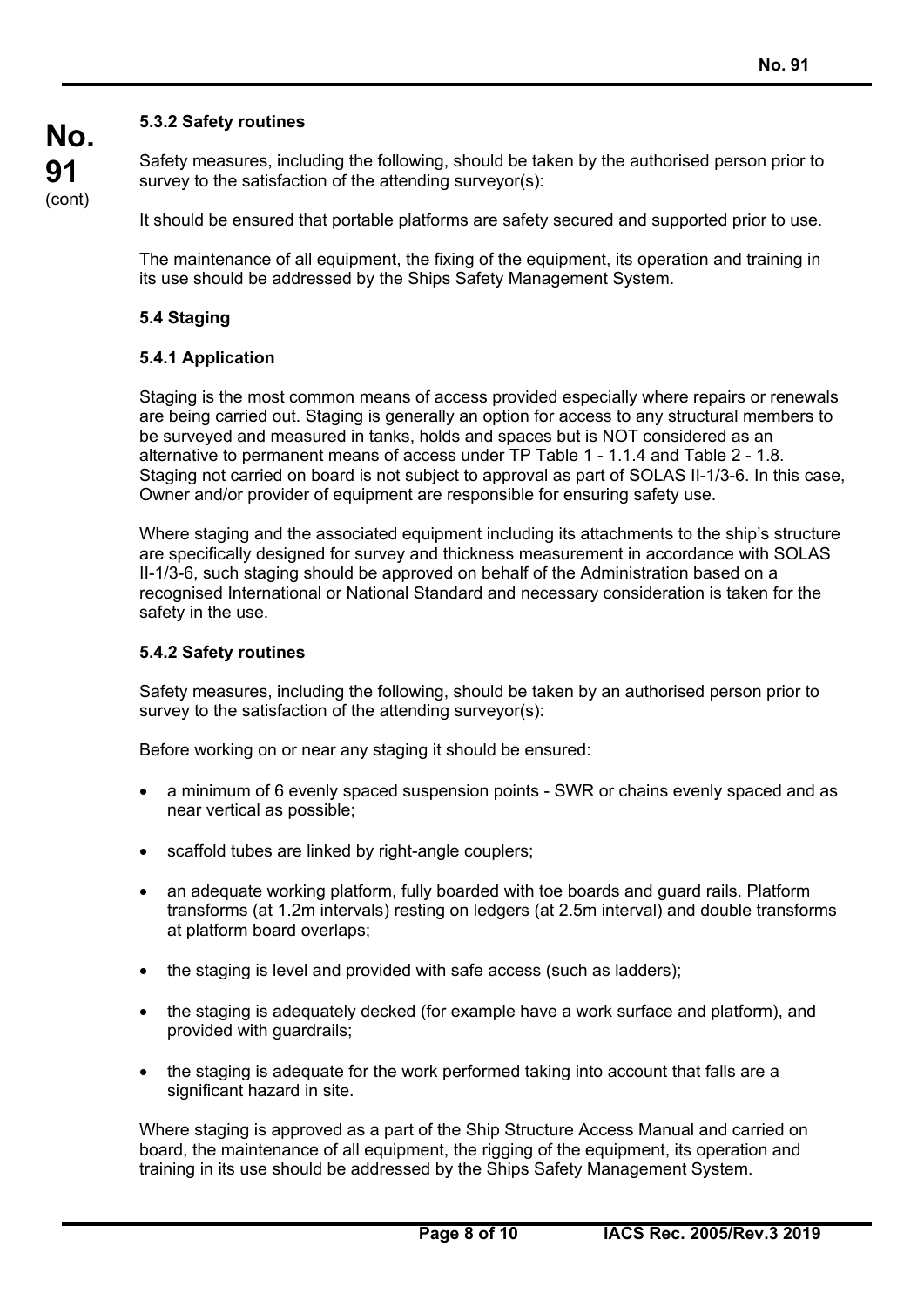# **5.5 Rafting**

**No.** 

**91**  (cont)

# **5.5.1 Application**

Rafting is generally used as term for surveys carried out by means of boats or rafts. Rafting may be an option for use in tanks, holds and spaces which may be filled with water provided the arrangement of internal structure is as described in this section. IACS Recommendation No.39 "Safe use of rafts or boats for survey" should be followed when rafting is specified for use in the Ship Structure Safe Access Manual as moveable means of access.

The structure arrangement should allow easy escape to deck from any position being rafted. At least 1.0m clearance above and 0.5m clearance beyond the breadth of the raft should be allowed for the safe passage passed any internal obstructions.

### *Bulk cargo holds*

For bulk cargo holds designed for filling of water (e.g. ballast holds) and where filling up to a height not less than 2m below top of side frames is permitted (e.g. air draft holds), rafting may be utilized in lieu of permanent means of access to side frames (ref. TP Table 2 - 1.8) provided the structural capacity of the hold is sufficient to withstand static loads at all levels of water needed to survey the side shell frames. Refer to Z10.2 and Z10.5 for limitations on rafting of cargo holds.

### *Oil cargo tanks*

Rafting of cargo tanks is subject to restrictions on discharging of water in harbour and weather conditions at voyage. Rafting as alternative means of access should therefore not be considered as "readily accessible" in oil cargo tank and do not provide an alternative to fitting of longitudinal permanent means of access as required by TP Table 1 - 1.1.4. Refer to Z10.1 and Z10.4 for limitations on rafting of cargo tanks.

## **5.5.2 Safety routines**

Safety measures, including the following, should be taken by an authorised person prior to survey to the satisfaction of the attending surveyor(s):

It is the responsibility of the Owners to provide a raft that meets the requirements of IACS Recommendation No.39.

The organisation for the surveys by the means of rafting, its operation and training in use should be addressed by the Ships Safety Management System.

## **5.6 Portable Ladders**

#### **5.6.1 Application**

 $\overline{a}$ 

Portable ladders may be used for access to any structural members as supplementary and/or additional to permanent means of access in accordance with SOLAS II-1/3-6 and should be included in the Ship Structure Access Manual.

The requirements of IACS Recommendation No.78 "Safe Use of Portable Ladders for Closeup Surveys" should be used when specified for use in the Ship Structure Safe Access Manual as a portable means of access.

Portable ladders should be designed based on a recognised International or National Standard. The rungs and steps of portable ladders should be designed to minimise slipping, e.g. corrugated, knurled, dimpled or coated with skid resistance material.